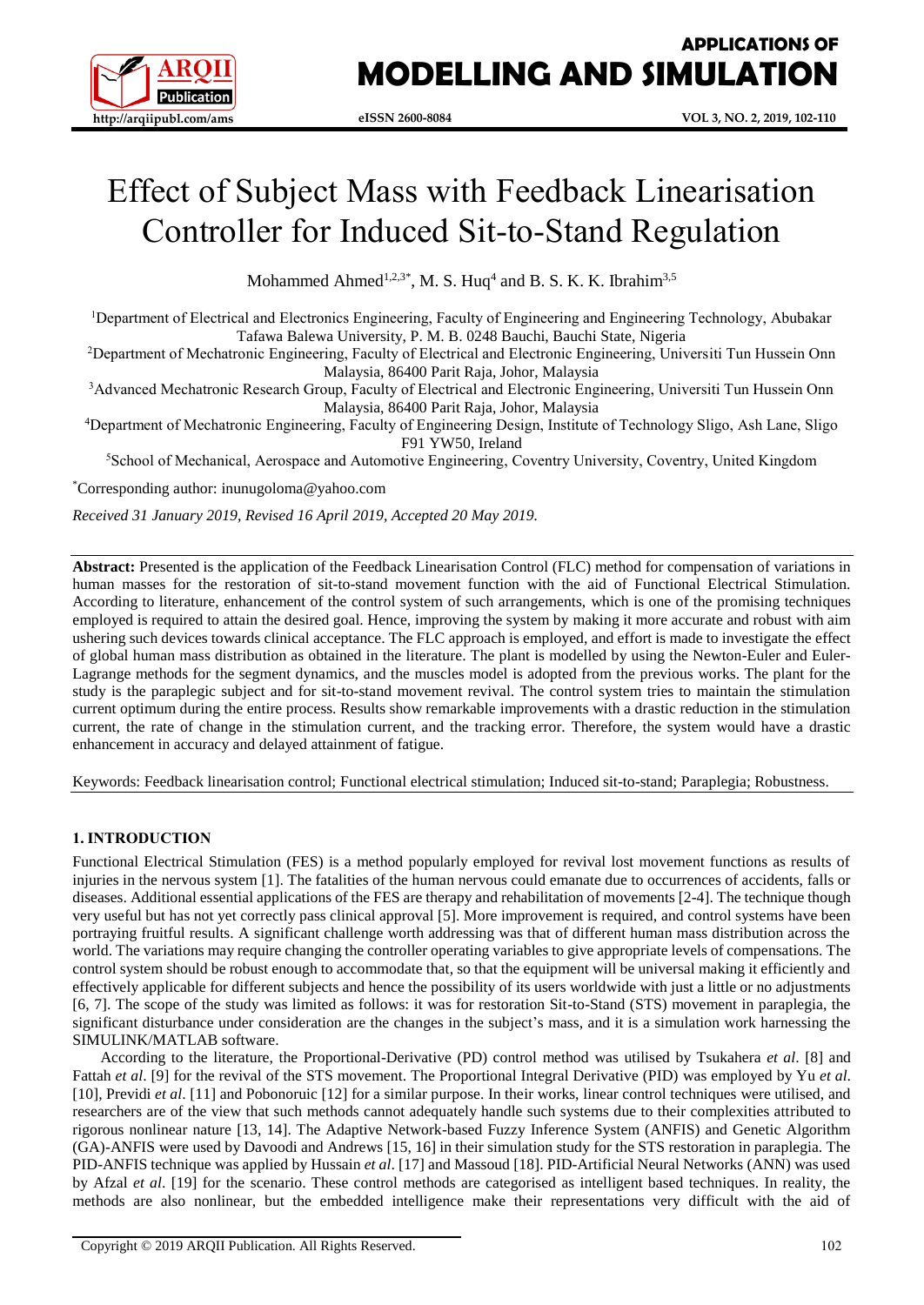mathematical equations. The absence of these equations makes the methods very difficult for some essential analyses, such as evaluating the levels of stability [\[20\]](#page-8-13). The Model Predictive Control was harnessed by Espanjani and Towhidkhah [\[21\]](#page-8-14) for the FES aided STS in paraplegic. Results obtained were encouraging, but the approach was quite complicated. The technique employed in this paper is designated nonlinear and has the advantage of having explicit mathematical models apart from improvement in the system performance. The Feedback Linearisation Control (FLC) scheme is worth exploring because it has been applied for other forms of FES induced movements with relative success, and it is also a nonlinear control scheme. Therefore, it is expected the dual advantages mention could be beneficial in tackling the issue of robustness while handling different masses associated with humans around the world. The intention was making the device proficient in handling such changes with minor or no need of adjusting of variables to cancel the effects.

#### **2. METHODOLOGY**

Figure 1 shows the simplified block diagram of the system under study. It has basically three components: The plant or system, the controller or control system and the disturbance (effect of human mass). The various components are the controller, stimulator, plant, desired trajectory and the output. The controller is a compensator which always tries to make adjustments to annul for the changes in error  $e$  which is the difference between the desired trajectory,  $\theta_d$  and the output,  $\theta$ . The controller varies the pulse width,  $P_w$  of the stimulator which adjusts the amount of the stimulation current, *i* which is changed based on the control signal/law, *u*. It is then sent to the knee muscle that produced torque used for the STS movement. The variable mass block indicates how the mass of the paraplegic patient is changed between the lowest and highest levels for the examination purpose. More descriptions about the system are discussed in the next section. The plant is the paraplegic subject whose STS movement is facilitated by the FES. The movement is initiated when the appropriate muscles in the thigh are stimulated. The mathematical model is obtained using the principles of robotics for the segment dynamics and the Ferrarin and Pedotti [\[22\]](#page-8-15) knee joint representation for the muscle model as given in Equations (1)-(3).  $\omega$  is the resting angle of the knee joint, G is the gain,  $\delta$  is the time constant,  $\beta$  is the coefficient of dynamic friction,  $\tau_A$  is the torque produced at the knee joint as a consequence of stimulating the required muscles,  $\tau_D$  is the dynamic torque and  $\tau_S$  the stiffness torque.

$$
\tau_A = P_W G / (1 + \delta s) \tag{1}
$$

$$
\tau_D = \beta \dot{\theta} \tag{2}
$$

$$
\tau_S = (\theta + \pi/2 - \omega) \tag{3}
$$

The control system regulates the amount of stimulation current to achieve the desired movement efficiently. Although the study focusses on the FLC, a gain scheduling controller based on the PID was used for comparison purpose. It is referred to as the PID in the text. The recommended settings for the movement are 20-500 µs for the pulse duration, 10-50 Hz for the frequency and 0-130 mA for the stimulation current [\[23,](#page-8-16) [24\]](#page-8-17).

#### **2.1 The Controller**

The controller tries to make compensation using feedback via sensors. It compares the current output and the reference or desired movement position. The compensation is done by increasing or decreasing the amount of stimulation depending on the level of the system response. The equations of the control law are obtained, as [\[25,](#page-8-18) [26\]](#page-8-19)

$$
\tau = D(\theta)\ddot{\theta} + C(\theta, \dot{\theta})\dot{\theta} + g(\theta) \tag{4}
$$

The torque in the left-hand side of Equation (4) is obtained as the summation of Equations (1), (2) and (3). Equation (4) is the generalised form of the model, which is obtained for the system under study using the Euler-Lagrange and Newton-Euler methods.  $D(\theta)\ddot{\theta}$  is the inertia matrix,  $C(\theta, \dot{\theta})\dot{\theta}$  is corriolis matrix and  $g(\theta)$  is the gravity matrix. These parameters are functions of the various segment masses, lengths and angular orientations during the movement. The masses of the segments would change depending on the mass of the subject.



Figure 1. Block diagram of the system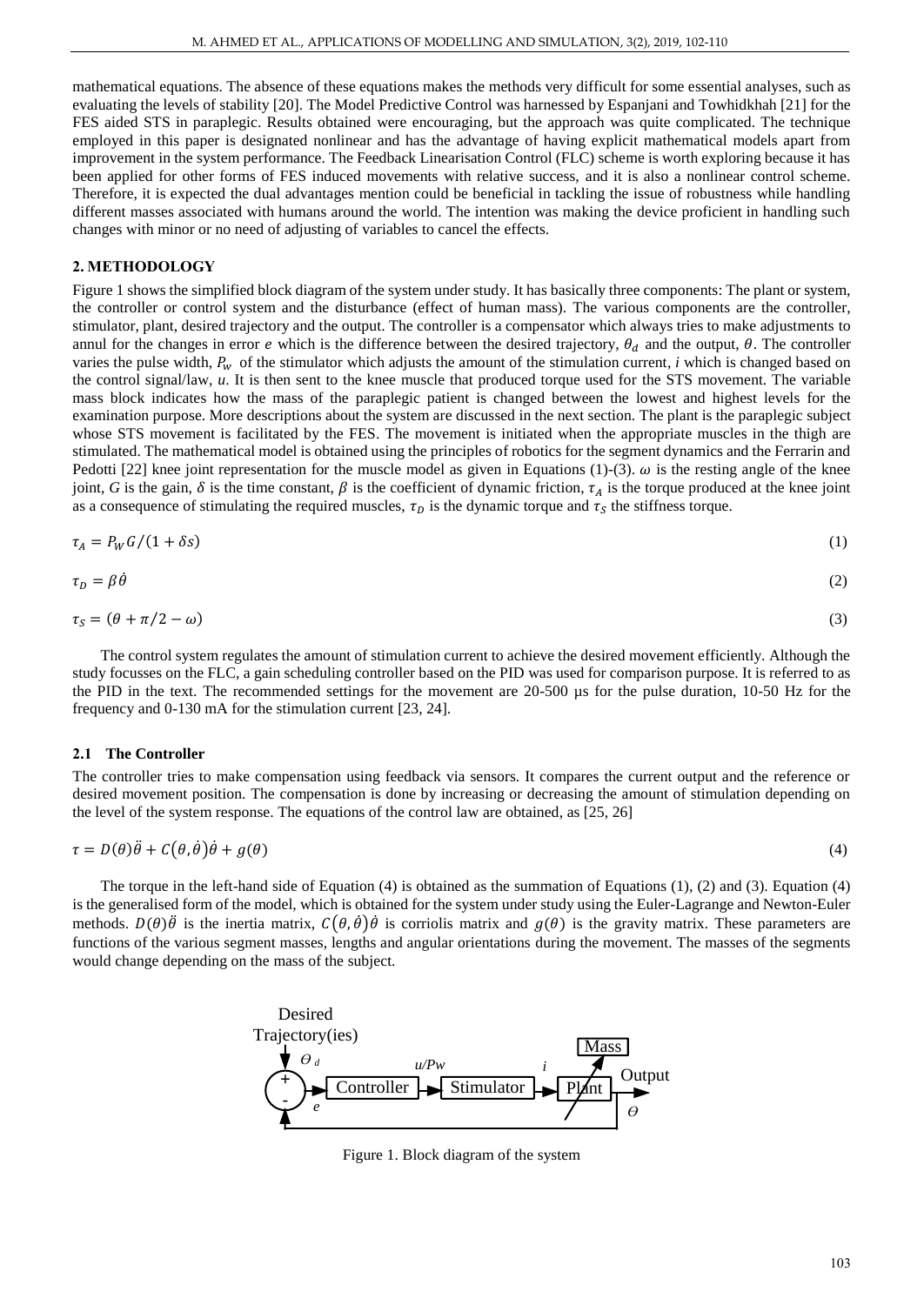Note that the human body is approximated using four segments namely the shank, thigh, trunk, and above the shoulder is categorised as the neck segment. Therefore,  $\tau$  is a  $4 \times 1$  matrix, *D* and *C* vectors are  $4 \times 4$  matrices and *g* is a  $4 \times 1$  matrix. The  $\tau$  are torques at the ankle, knee, thigh and the neck joints. The excitation was achieved at the knee joint, hence the parameters in Equations (1), (2) and (3) are associated with it. The torque produced at the knee joint is governed by Equation (1) and it can be seen that the variable that determines the level of torque is the pulse width of the current,  $P_W$  and it becomes the control signal, *u*. The other parameter as given by Equations (2) and (3) are substituted into *C* and *g* matrices respectively in order to collect the like terms.

The plant model was then arranged in a canonical form, as shown in Equation (5). They are functions of the various segment masses, lengths and angular orientations as they are obtained from Equation (4). Their details are not shown due to lengthy nature.

$$
\ddot{\theta} = f(\theta, \dot{\theta}) + g(\theta, \dot{\theta})u \tag{5}
$$

$$
u = \frac{\ddot{x} - f(x, t)}{g(x, t)}
$$
(6)

$$
u = \frac{\ddot{x}_d + e k_1 + \dot{e} k_2 - f(x, t)}{g(x, t)}
$$
(7)

$$
\ddot{e} + e k_1 + \dot{e} k_2 = 0; \ k_1 \text{ and } k_2 \ge 0 \tag{8}
$$

 $f(\theta, \dot{\theta})$  and  $g(\theta, \dot{\theta})$  are assumed to be determinate (non-zero) and continuous,  $\theta$  is the angle,  $\dot{\theta}$  is the velocity of the angle,  $e$ is the error in the angle,  $\dot{e}$  is the rate of change in the error,  $\ddot{e}$  is the second order rate of change in the angle,  $k_1$  and  $k_2$  are the controller parameters to be tuned. Equation (5) is the plant model in a canonical form and resulted to Equation (6) when the control signal *u* is made the subject. The control law using the FLC is given in Equation (7) by making appropriate replacement whose origin is Equation (8) and  $k_1$  and  $k_2$  are chosen to suit Equation (8).

#### **2.2 Global Mass Distribution**

The minimum mass considered is 45 kg, which correspond to about 53% of the mass of the paraplegic subject, which is 85 kg. The maximum mass is 107 kg, which is about 26% above the subject. Literature shows that Koreans have the least weight, which is nearly 45.7 kg. It also reveals the highest human mass in the case of the United States, which is up to an average of 89 kg [\[27-29\]](#page-8-20).

#### **3. RESULTS AND DISCUSSIONS**

Figures 2-7 are the plots of the tracking response, the tracking errors, cumulative tracking errors, the control signals, cumulative stimulation currents and the cumulative rate of change in the stimulation currents. Even though the tracking errors cannot be seen clearly in Figure 2, but they are clearly shown in Figure 3. The root means square error (RMSE) are 269.7000 and 0.8406 with the PID and FLC, respectively, without disturbance. Hence, it indicates that an average error of around 260 times higher will result in the PID compared to the FLC. As mentioned earlier, this property is vividly portrayed in Figure 3.

Figure 3 shows the plots of the Absolute Tracking Error (ATE) and Time Absolute Tracking Error (TATE). Apart from indicating the levels of magnitudes of the tracking errors, it shows that the tracking error with the FLC approach zero while it increases with time with the PID without disturbance. The increase in the tracking error with time is an indication of instability in the case of the PID scheme. Figure 4 gives the resulted integral tracking error (ITE) and integral time tracking error (ITTE) as 80.8103 and 323.2413, and 1.7973 and 7.1901 accordingly with the PID and FLC without disturbance, respectively. Therefore, it can be seen that the PID has an estimated cumulative error of about 44 times higher than with the FLC.



Figure 2. Tracking response without disturbance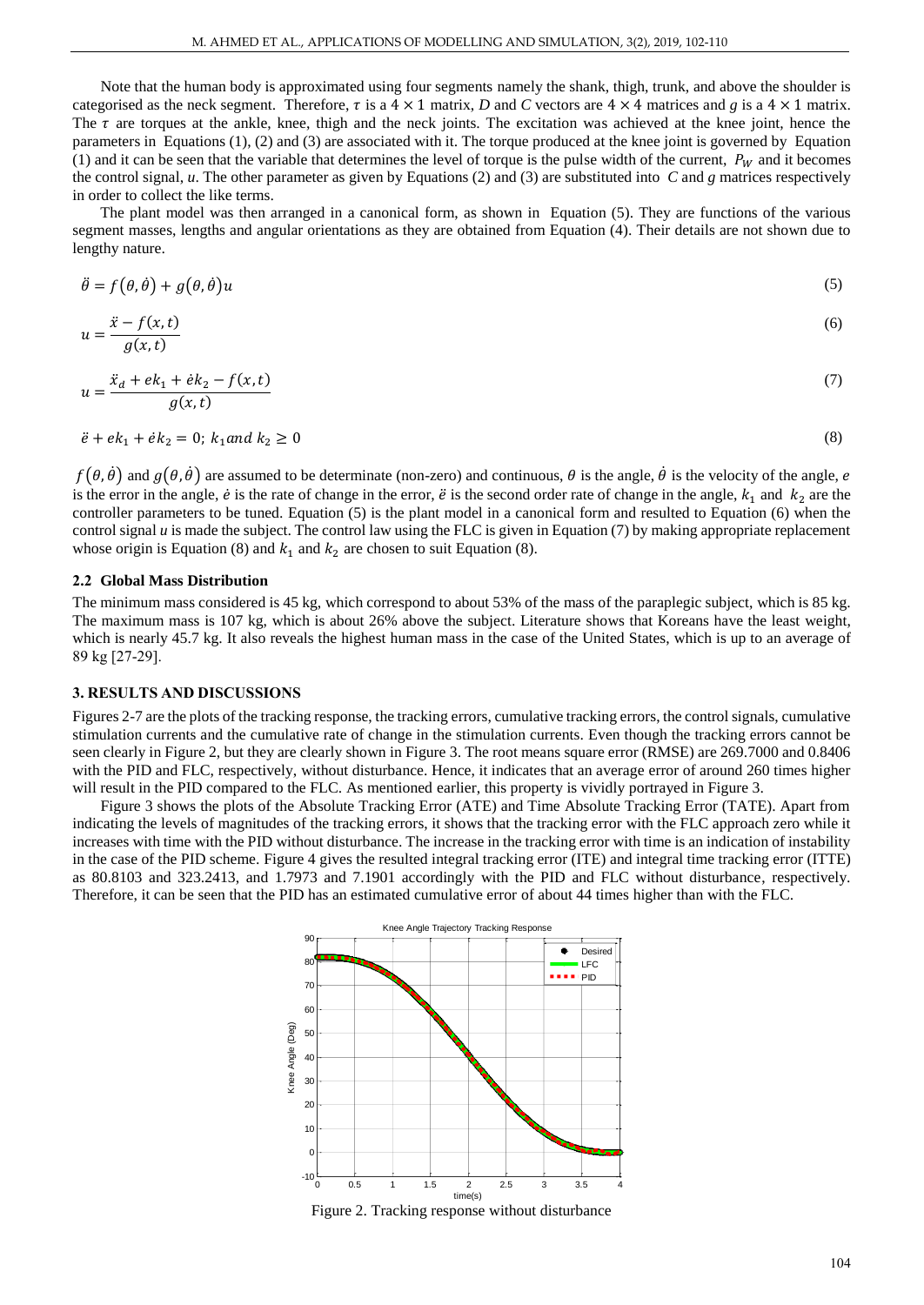



Figure 3. Tracking errors without disturbance Figure 4. Integral tracking errors without disturbance









Figure 6. Integral of stimulation currents without disturbance Figure 7. Integrals of the rate of change in stimulation current

As shown in Figure 5, the maximum control signals (MCS) without disturbance are 316.5532 mA and 19.8116 mA with the PID and FLC, respectively. Hence, the PID requires 16 times higher amount of stimulation current. It also implies that the peak stimulation current is below the threshold with the FLC, but it is about three times greater with the PID. Hence, this clearly portrays the unsuitability of the PID for the application.

The integrals of the stimulation current (ISC) and the integrals of the time stimulation current (ITSC) are 182.1604 mA and 728.6414 mAs, and 14.4031 mA and 57.6123 mAs with the PID and FLC respectively without controller, as shown in Figure 6. It means the total amount of stimulation current required using the PID is 12 times higher than that of the FLC and hence portrays another advantage of the FLC method. Figure 7 gives the integrals of the rate of change in stimulation current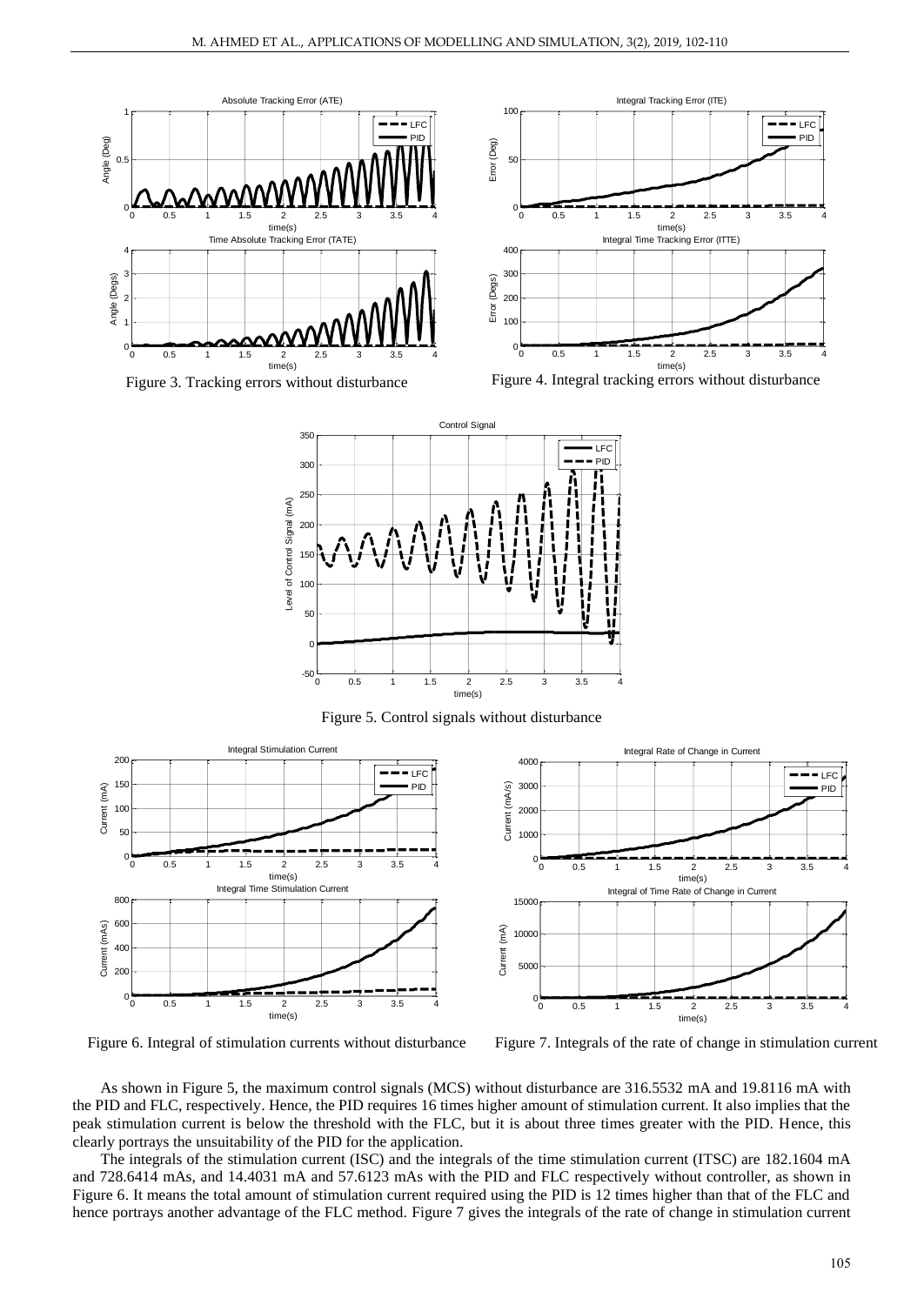(IRCSC) and the integrals of the rate of change in time stimulation current (IRCTSC) as 3405.1000 mA/s and 13620.0000 mA, and 22.6749 mA/s and 90.6998 mA. It indicates that the rate of change in the stimulation current is around 149 times greater than that of the FLC. This is also another desirable attribute of the FLC. High levels of the changes in the stimulation current produce earlier exhaustion of the subjects.

Figures 8-13 portray the tracking response, tracking errors, integrals of tracking errors, control signals, integrals of the stimulation currents and the integrals of the rate of change in the stimulation currents with 53% mass. Figure 8 shows the tracking response, which resulted in the RMSEs of 76.2000 and 0.0487 with the PID and FLC, respectively. It shows that an average tracking error, which is 1564 worse compared to using the FLC, resulted with the PID*.* Figure 9 is an illustration of the tracking errors. It can be inferred as the previous situation where the errors with the FLC diminish with time and it is the opposite in the case the PID and it entails system instability. The ITE and ITTE values are given by Figure 10, which are 37.8825 and 151.5301 respectively with the PID. They are 0.2954 and 1.1815 respectively in the case of the FLC. The results show that the total amount of the average tracking error resulted in the FLC is 127 times better than that of the PID.

Figure 11 is the MCSs with the PID and the FLC control methods. The peak values of the stimulation currents used during the transition obtained are 72.0630 mA and 10.5305 mA with the PID and FLC accordingly. The PID utilises 5.8 times higher amount of current than the FLC, the amount for both the control scheme are below the threshold. Figure 12 gives the ISCs and ITSCs for both control methods harnessed. Their quantities obtained are 54.5686 mA, 1218.2742 mAs, and 5.9543 mA, 283.8172 mAs with the PID and FLC respectively. Hence, the PID control requires 8 times the amount of the stimulation current greater than the FLC. The IRCSCs and IRCTSCs are the plots in Figure 13, which are 1353.3000 mA/s and 5413.3000 mA respectively with the PID and 12.0013 mA/s and 48.0051 mA respectively with the FLC. It implies that the cumulative amount of the rate of change in the stimulation current with the PID is about 111 times bigger than that of the FLC.



Figure 8. Tracking errors with 53% mass





Figure 9. Tracking errors with 53% mass Figure 10. Integral tracking errors with 53% mass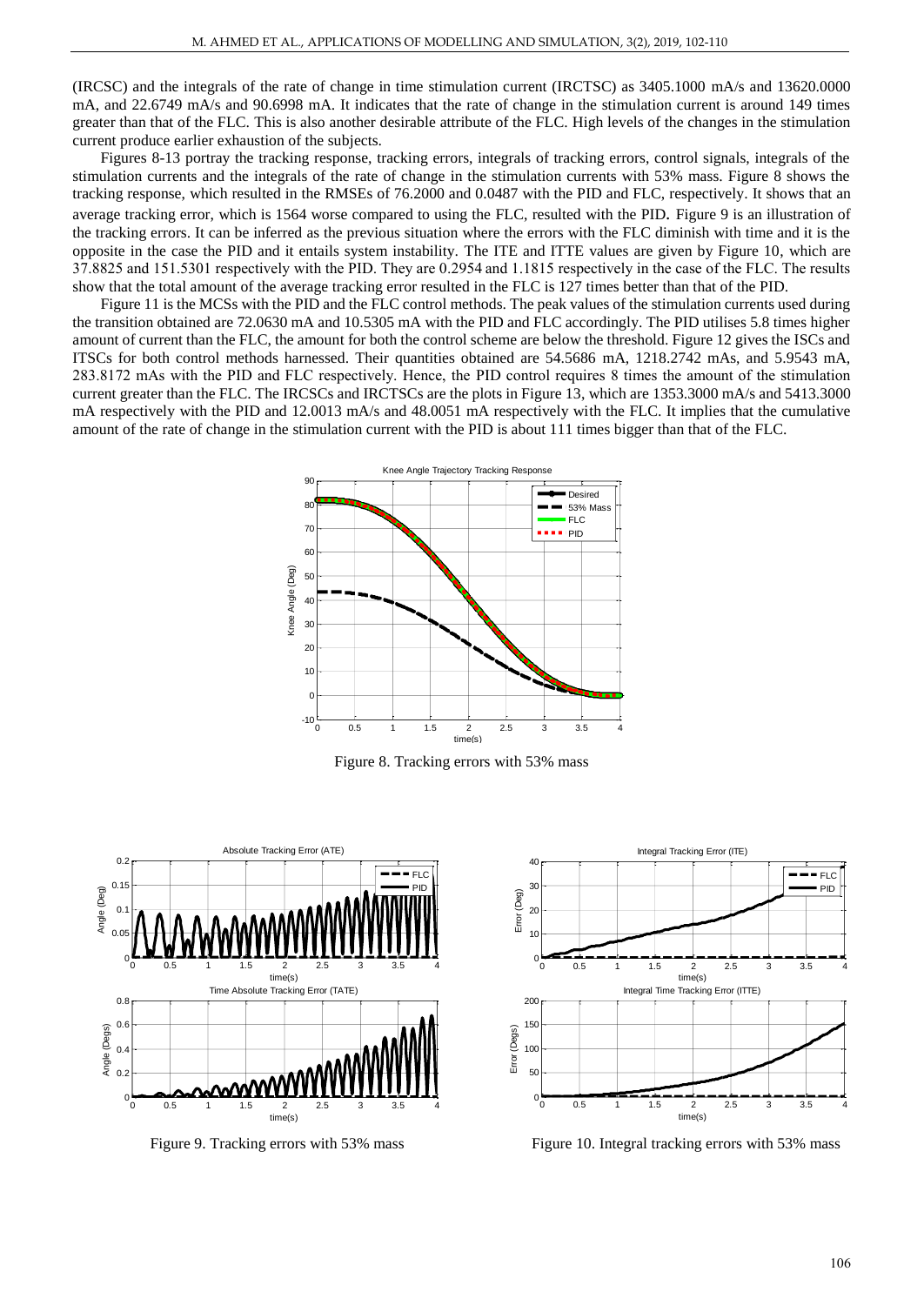

Figure 11. Control signals with 53% mass





Figure 12. Integrals of stimulation currents with 53% mass Figure 13. Integrals of the time rate of change in stimulation currents with 53% mass

Figures 14-19 are graphs showing the tracking response, tracking errors, integral tracking errors, control signals, integral stimulation currents and integral time stimulation currents, respectively with 126% mass. Figure 14 shows the disturbed response with the PID controller and the FLC. An average tracking error approximated by the RMSE is obtained as 405.1000 and 0.0487 accordingly with the PID and FLC. It shows that the PID control is associated with 340 times error in comparison to the FLC. The tracking errors, as shown in Figure 15, are similar to the previous ones. In the case of the FLC, it dies off while for the PID based gain scheduling controller rises with time. Figure 16 is the cumulative tracking errors ITE/ITTE, which in the case of the PID are 100.9881 and 403.9524 while they are 0.2954 and 1.1815 for the FLC. Hence, the total tracking error of the PID based control method was 340 times greater than that of the FLC.

As shown with MCS in Figure 17, the control signal plots are 517.2153 mA and 25.0346 mA with the gain scheduling based PID controller and the FLC, respectively. It implies that about 20 times higher amount of the maximum stimulation would be harnessed with the PID compared to the FLC. That of the PID is even by far beyond the recommended value. Figure 18 is the graph of the cumulative stimulation currents with ISC and ITSC. Their quantities are deduced from the plots as 269.6443 mA and 1078.6000 mAs, and 14.1555 mA and 56.6218 mAs for the PID and FLC schemes respectively. Hence, the PID method consumes 18 times higher amount of stimulation current than the FLC. Figure 19 is the plot of the rate of change in the stimulation currents. The IRCSC and IRTCSC are 4315.7000 mA/s and 17263.0000 mA with the PID and they are 28.5138 mA/s and 114.0553 mA with the FLC. Therefore, the amount of the rate of change in the stimulation current was 150 times worse with the PID compared to the FLC.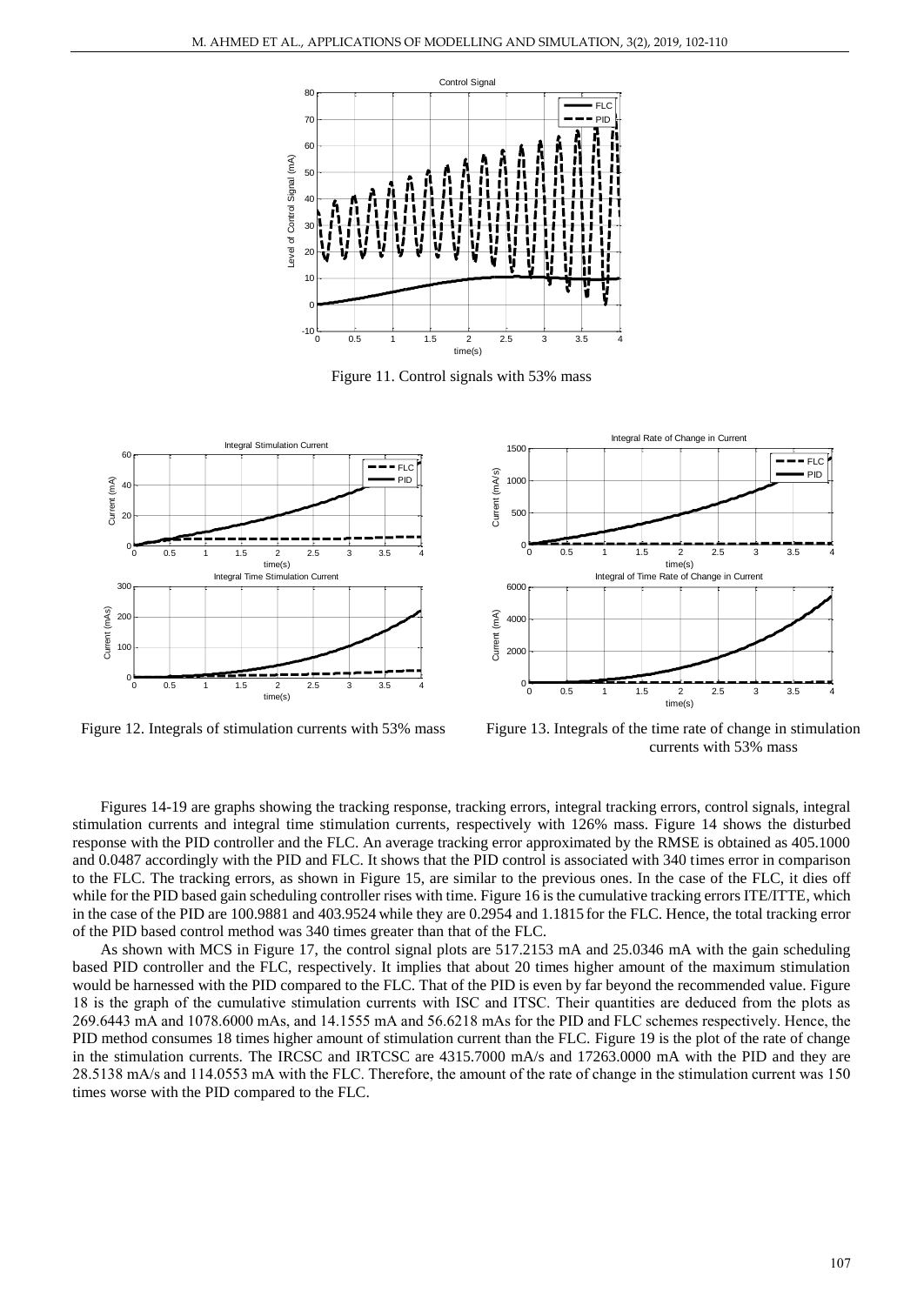







Figure 15. Tracking errors with 126% mass Figure 16. Integral tracking errors with 126% mass



Figure 17. Control signals with 126% mass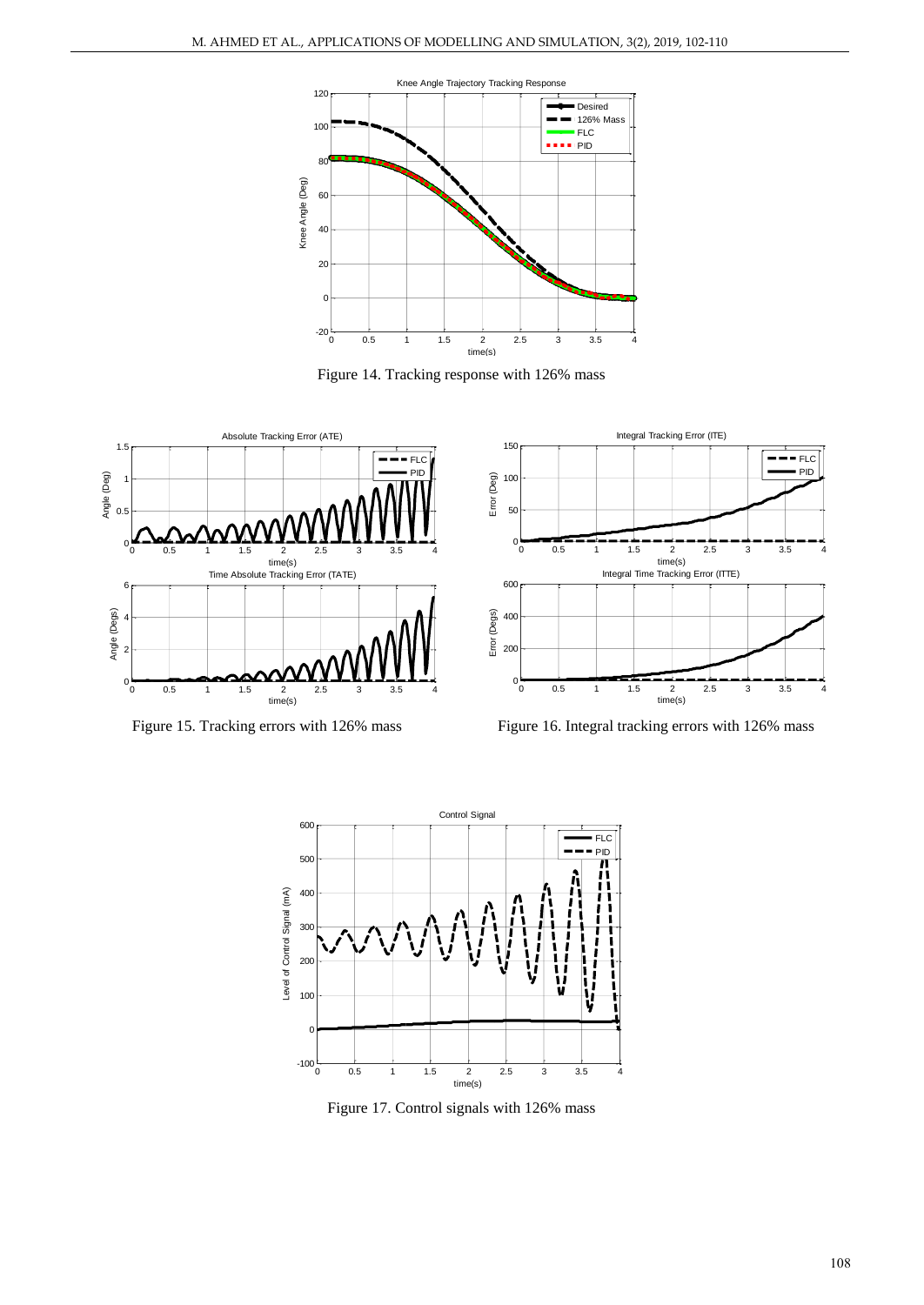

Figure 18. Integrals of Stimulation currents with 126% mass



Figure 19. Integrals of the rate of change in stimulation currents with 126% mass

In terms of the recommended system specifications, the frequency is fixed, but the amount of stimulation current is varied in order to achieve the control objective. That is to make the movement as accurate as possible within recommended settings. The results without disturbance show that maximum amount the stimulation current utilised by the PID is about 16 times greater than of the FLC, and the current also exceeds the threshold. Examination of the response with a minimum amount of subject mass show that both the control schemes used amounts of currents less than the cut-off, but the PID utilised about 5.8 times higher than that of the FLC. The system with the peak amount of mass reveals that the PID consumed about 20 times that of FLC and also around four times greater than the threshold. In terms of the cumulative amounts of stimulation currents required as revealed using the ISC and ITSC, the margin is quite high in favour of the FLC. Results of other parameters obtained also revealed the remarkable margin regarding the system performance. That is in terms of tracking accuracies as portrayed by RMSE, ITE and ITTE. The possibilities of frequency changes which could be a function of the rate of change in the stimulation current have the negative effect of causing early fatiguing of the subjects. It is evaluated by harnessing the IRCSC and IRTCSC. Hence, the FLC performed remarkably well compared to the PID.

### **4. CONCLUSION**

The application of the FLC for compensation of human mass variation in the revival of STS movement function utilising the FES was successfully presented. Results showed improvement in the system by making it more accurate and robust, which would help in making such devices to attain clinical acceptance. Literature however, indicates that the enhanced control system is required in attaining the desired goal, and the FLC was evaluated on the effect of global mass distribution. Results show remarkable improvements and hence, there was a substantial decrease in the tracking error, stimulation current and the rate of change in stimulation current, and all these are favourable for the application.

#### **ACKNOWLEDGEMENT**

Special gratitude to the Centre for Graduate Studies, Universiti Tun Hussein Onn Malaysia, Research Management Office Universiti Tun Hussein Onn Malaysia, Abubakar Tafawa Balewa University Bauchi Nigeria and Tertiary Education Fund Abuja Nigeria for their support.

#### **REFERENCES**

- <span id="page-7-0"></span>[1] Y. Chen, J. Hu, L. Peng and Z. Hou, The FES-assisted control for a lower limb rehabilitation robot: simulation and experiment, *Robotics and Biomimetics,* 1(2), 1-20, 2014.
- <span id="page-7-1"></span>[2] N. Arantes, D. Vaz, M. Mancini, M. Pereira, F. Pinto and T. Pinto, Effects of functional electrical stimulation applied to the wrist and finger muscles of hemiparetic subjects: a systematic review of the literature, *Brazilian Journal of Physical Therapy,* 11, 419-427, 2007.
- [3] A. Papachristos, Functional electrical stimulation in paraplegia, in *Topics in Paraplegia*, Y. Dionyssiotis, Ed. London: IntechOpen, 2014.
- [4] G. P. Braz, M. Russold and G. M. Davis, Functional electrical stimulation control of standing and stepping after spinal cord injury: A review of technical characteristics, *Neuromodulation: Technology at the Neural Interface,* 12, 180-190, 2009.
- <span id="page-7-2"></span>[5] Memo for Neuromuscular Electrical Stimulation (NMES) for Spinal Cord Injury (Website). http://www.cms.gov/medicare-coverage-database/details/Decision (accessed 24.11.2015).
- <span id="page-7-3"></span>[6] J. Villagra and C. Balaguer, A model-free approach for accurate joint motion control in humanoid locomotion, *International Journal of Humanoid Robotics,* 8, 27-46, 2011.